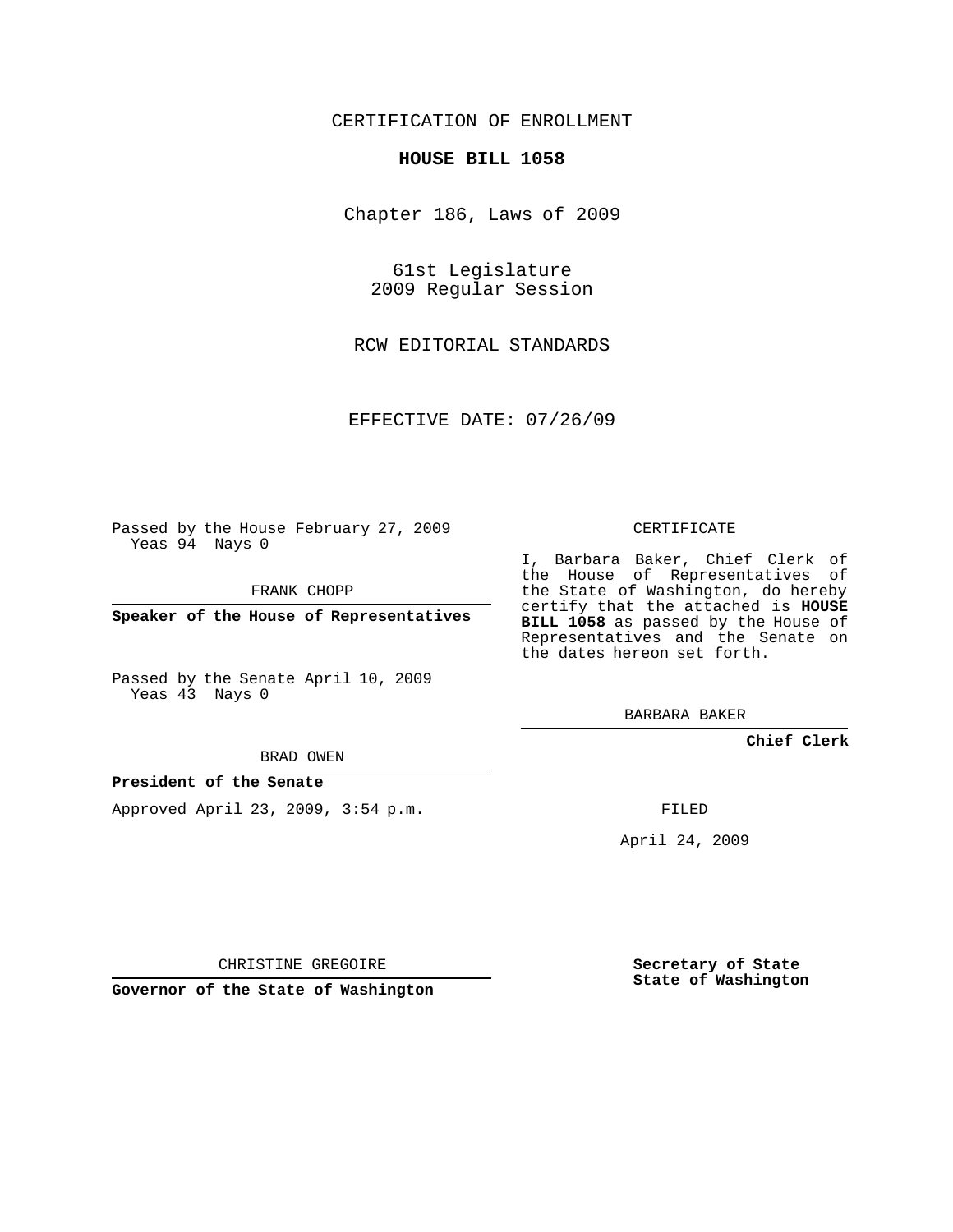# **HOUSE BILL 1058** \_\_\_\_\_\_\_\_\_\_\_\_\_\_\_\_\_\_\_\_\_\_\_\_\_\_\_\_\_\_\_\_\_\_\_\_\_\_\_\_\_\_\_\_\_

\_\_\_\_\_\_\_\_\_\_\_\_\_\_\_\_\_\_\_\_\_\_\_\_\_\_\_\_\_\_\_\_\_\_\_\_\_\_\_\_\_\_\_\_\_

Passed Legislature - 2009 Regular Session

**State of Washington 61st Legislature 2009 Regular Session By** Representatives Goodman and Rodne; by request of Statute Law Committee

Prefiled 12/30/08. Read first time 01/12/09. Referred to Committee on Judiciary.

 AN ACT Relating to editorial standards for the publication of the Revised Code of Washington; and amending RCW 1.08.015 and 1.08.017.

BE IT ENACTED BY THE LEGISLATURE OF THE STATE OF WASHINGTON:

 **Sec. 1.** RCW 1.08.015 and 1961 c 246 s 1 are each amended to read as follows:

 Subject to such general policies as may be promulgated by the committee and to the general supervision of the committee, the reviser shall:

 (1) Codify for consolidation into the Revised Code of Washington all laws of a general and permanent nature heretofore or hereafter enacted by the legislature, and assign permanent numbers as provided by law to all new titles, chapters, and sections so added to the revised code.

 (2) Edit and revise such laws for such consolidation, to the extent deemed necessary or desirable by the reviser and without changing the meaning of any such law, in the following respects only:

 (a) Make capitalization uniform with that followed generally in the revised code.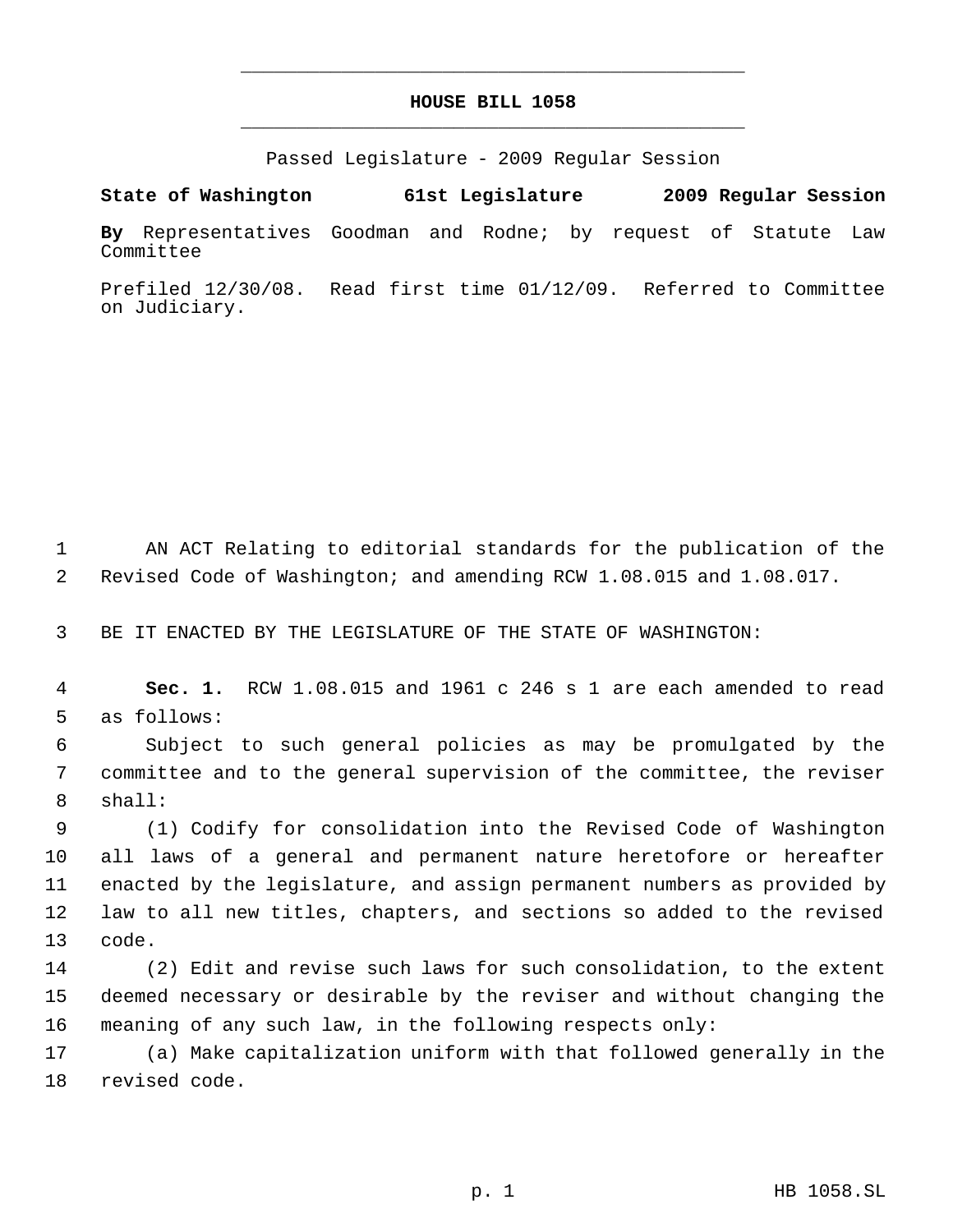(b) Make chapter or section division and subdivision designations uniform with that followed in the revised code.

 (c) Substitute for the term "this act," where necessary, the term "section," "part," "code," "chapter," or "title," or reference to specific section or chapter numbers, as the case may require.

 (d) Substitute for reference to a section of an "act," the proper code section number reference.

 (e) Substitute for "as provided in the preceding section" and other phrases of similar import, the proper code section number references.

 (f) Substitute the proper calendar date for "effective date of this act," "date of passage of this act," and other phrases of similar import.

 (g) Strike out figures where merely a repetition of written words, and substitute, where deemed advisable for uniformity, written words for figures.

 (h) Rearrange any misplaced statutory material, incorporate any omitted statutory material as well as correct manifest errors in spelling, and manifest clerical or typographical errors, or errors by way of additions or omissions.

 (i) Correct manifest errors in references, by chapter or section number, to other laws.

 (j) Correct manifest errors or omissions in numbering or renumbering sections of the revised code.

24  $(k)$   $((\overline{Divide - long - sections - into - two - or - more - sections, -and}))$ 25 Rearrange the order of sections to conform to such logical arrangement of subject matter as may most generally be followed in the revised 27 code<sub>\_</sub>\_and\_alphabetize\_definition\_sections, when to do so will not change the meaning or effect of such sections.

 (l) Change the wording of section captions, if any, and provide captions to new chapters and sections.

(m) Strike provisions manifestly obsolete.

 (3) Create new code titles, chapters, and sections of the Revised Code of Washington, or otherwise revise the title, chapter and sectional organization of the code, all as may be required from time to time, to effectuate the orderly and logical arrangement of the statutes. Such new titles, chapters, and sections, and organizational revisions, shall have the same force and effect as the ninety-one